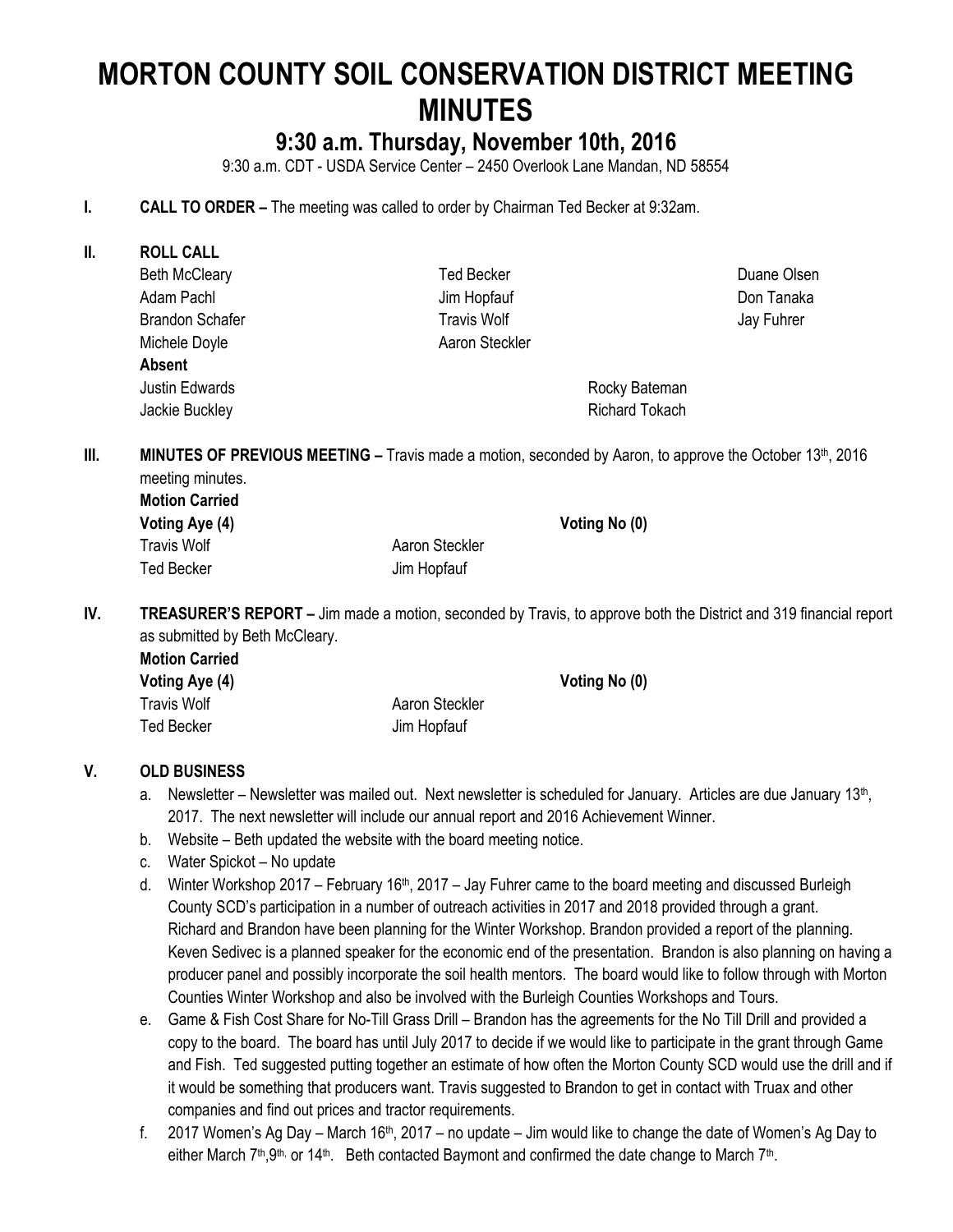- g. Wildlife Escape Ramp Price Update Adam presented his report on the escape ramps and prices. He also provided information on tanks as well. Travis suggested Adam get in contact with True North to see if they could fabricate the ramps and see if Morton County can sell them.
- **VI. REVIEW WORK PLAN/CALENDAR –** Board reviewed the 2017 work plan/calendar.

## **VII. NEW BUSINESS**

a. Mitigation Proposals – Dakota Access

1. Perennial Environmental Services LLC – Wants Morton County SCD to plant trees for the Dakota Access Pipeline. Travis suggested creating a fee for flat rate per hour for counting trees and mileage. Travis suggested getting into contact with the other districts to see for what other districts are thinking of charging.

2. KC Harvey Environmental LLC – This Company would like to purchase hand plants for the whole state. Adam contacted Bill from Lincoln Oakes to see if they would be willing to accommodate us with storage. Bill stated that we would be able to work something out. Adam contacted the districts affected. Adam received a response from all but one county so far. The board suggested creating a new agreement for this order and requesting 100% of the payment up front since it is such a big order.

- b. Flasher Fire/Ambulance Raffle There was a confusion with the Raffle and the Flasher Fire/Ambulance ended up putting a \$50 donation from Morton County SCD for Trees. However the board did not approve that so the Flasher Fire/Ambulance will be reimbursing the District for the confusion.
- c. KFYR- Ag in the Classroom February 14-15, 2017 discussed during planning and calendar review.
- d. NRCS Memorandum of Understanding Reviewed the Memorandum of Understanding and the board approves the Memorandum of Understanding.

## **VIII. REPORT OF DISTRICT PROGRAMS**

a. OMG Grassland Improvement Project – The OMG board met and discussed to approve the contracts that ranked 4 and higher. The producers that also have applications in EQIP the board decided to wait to get the approval from NRCS so the producers can decide which program they would like to go with. The OMG board approved 15 from Morton County, 10 from Grant County, and 3 from Oliver County.

## **IX. MCSCD HANDBOOK**

a. First Reading – the board will review the handbook and discuss at next meeting.

## **X. REPORT OF DISTRICT EMPLOYEES**

- a. District Technician
	- 1. Update on Trees and Fabric Adam currently has about 75,000 feet planned for the 2017 tree planting season. Adam winterized the District Shed.
- b. District Secretary
	- 1. Admin Update Beth has been working on the handbook, work plan, tree orders, and annual convention planning. Beth will start working on Women's Ag Day planning.
- c. 319 Watershed Coordinator
	- 1. Update on Watershed Program Water sampling is done this year. The manure spreader is currently at Travis Wolf's. There hasn't been as much interest this year, for the manure spreader, as there was last year.
	- 2. Update on Soil Health Mentor Program Brandon went out to Travis Wolf's to forage sample. Brandon contacted the ND Dept. of Health and they stated they would be willing to cost share the writer for the Soil Health Mentor write- up

## **XI. SPECIAL COMMITTEES**

- a. MCSCD Handbook Rocky
- b. Multi-County Soil Health Workshop 2018 Rocky
- c. Soil Health Mentor Rocky
- d. Winter Workshop 2017 Richard
- e. Women's Ag Day Jim
- f. Tree Price Committee Jim
- g. CRP Summer Workshop/Tour Rocky